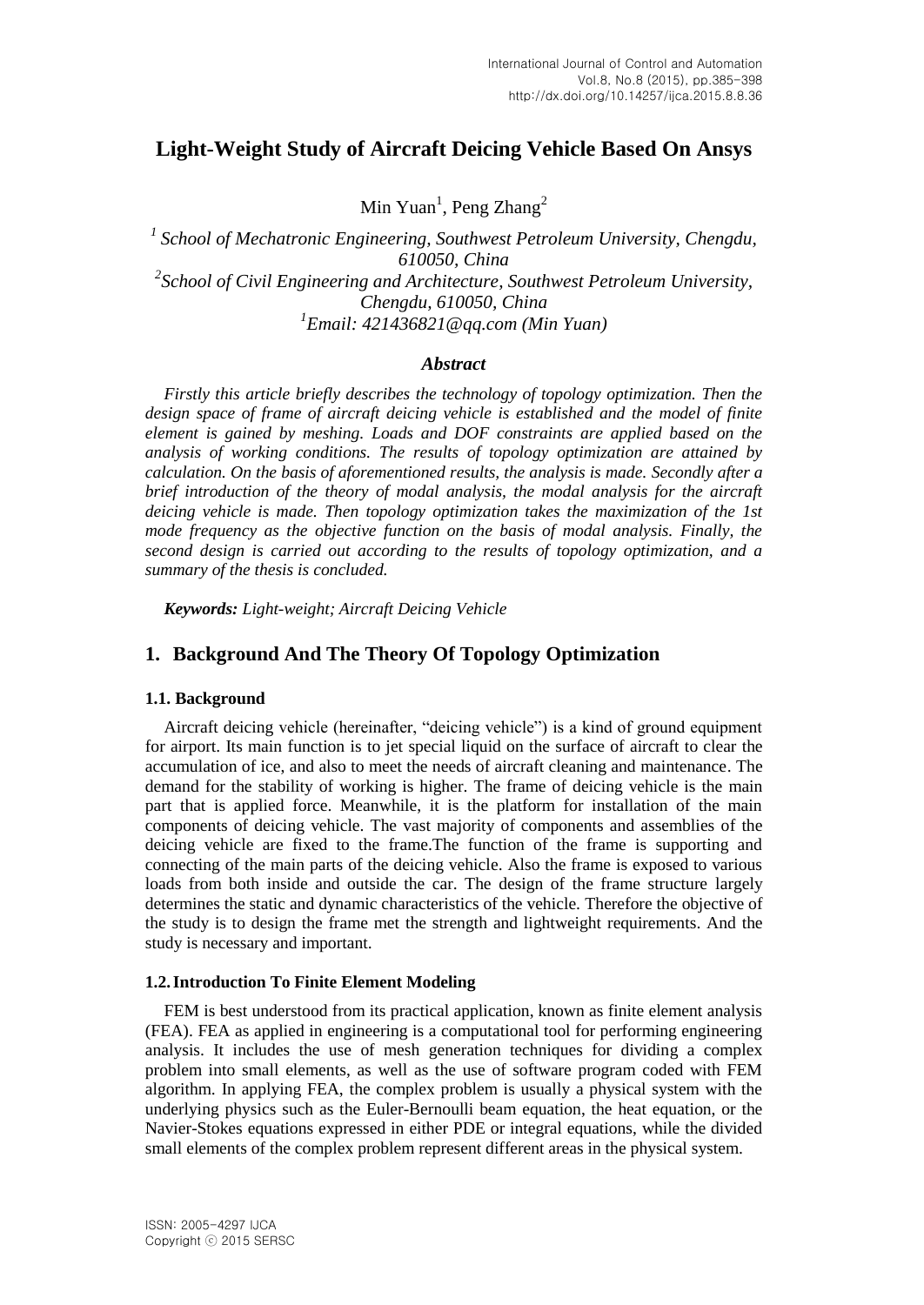FEA is a good choice for analyzing problems over complicated domains (like cars and oil pipelines), when the domain changes (as during a solid state reaction with a moving boundary), when the desired precision varies over the entire domain, or when the solution lacks smoothness. For instance, in a frontal crash simulation it is possible to increase prediction accuracy in "important" areas like the front of the car and reduce it in its rear (thus reducing cost of the simulation).

## **1.3.Technology of Topology Optimization**

At Present homogenization method, artificial materials and evolutionary structural optimization are applied more widely in topology optimization techniques. The core idea of technology of topology optimization is to seek the best material distribution within a given design space. So that the resultant structure can both satisfy given constraints and objective function. In Ansys topology optimization is based on the mathematical model of variable density method. Density of the element is the same in the model. The design variable is the density of each element. Topology optimization takes reducing compliance or improving natural frequency of the modal as the objective function in Ansys. In recent years, with the rapid development of computer technology, the research of topology optimization is also more extensive and intensive. The topology optimization is combined with the finite element method to solve practical problems in the process of product development. Theoretical study of topology optimization has become mature gradually, but the practical applications also require further exploration. In addition, the organic integration of the topology optimization techniques and CAD systems is a problem deserving research. Topology optimization is the most general branch in structural optimization. When using topology optimization it is desired to find where in the design space it is optimal to place material. The design space is a geometrical space where material placement is allowed. A design variable in topology optimization has in theory a discrete value (material or void), and every point in the design space is a design variable. In theory this means that any structural shape can be achieved within the design space. In practice, this is not the case because of the FE-discretization that has to be made for computational reasons.

## **2. Topology Optimization Under A Single Working Condition**

## **2.1. The Establishment of the Finite Element Model**

The pure bending condition and bending-torsional condition is generally considered in statics analysis of frame. The road in airport that deicing vehicle works on is very smooth. Operating speed is at 5km / h or so. At this time frame is in pure bending condition. Static analysis and topology optimization is solved in pure bending working condition with full load. The material of frame is 16Mn. Its properties are listed in Table 1.Vertical DOF of four wheels, longitudinal DOF of two front wheels and transverse DOF of the left front wheel and the left rear wheel is constrained in pure bending condition. And all other degrees of freedom are released. The distribution of load mass is listed in Table 2. The arm of deicing vehicle is lifted from the front bracket under working condition. The load owing to the upper-car is equivalent to the vertical force and the equivalent moment. The equivalent vertical force and moment is 24500N and 62400N.m respectively. Engine is loaded as concentrated loads. The quality of the rest is loaded uniform. The remaining part of the mass is loaded evenly. It takes 9.8m2/s as the value of the acceleration of gravity.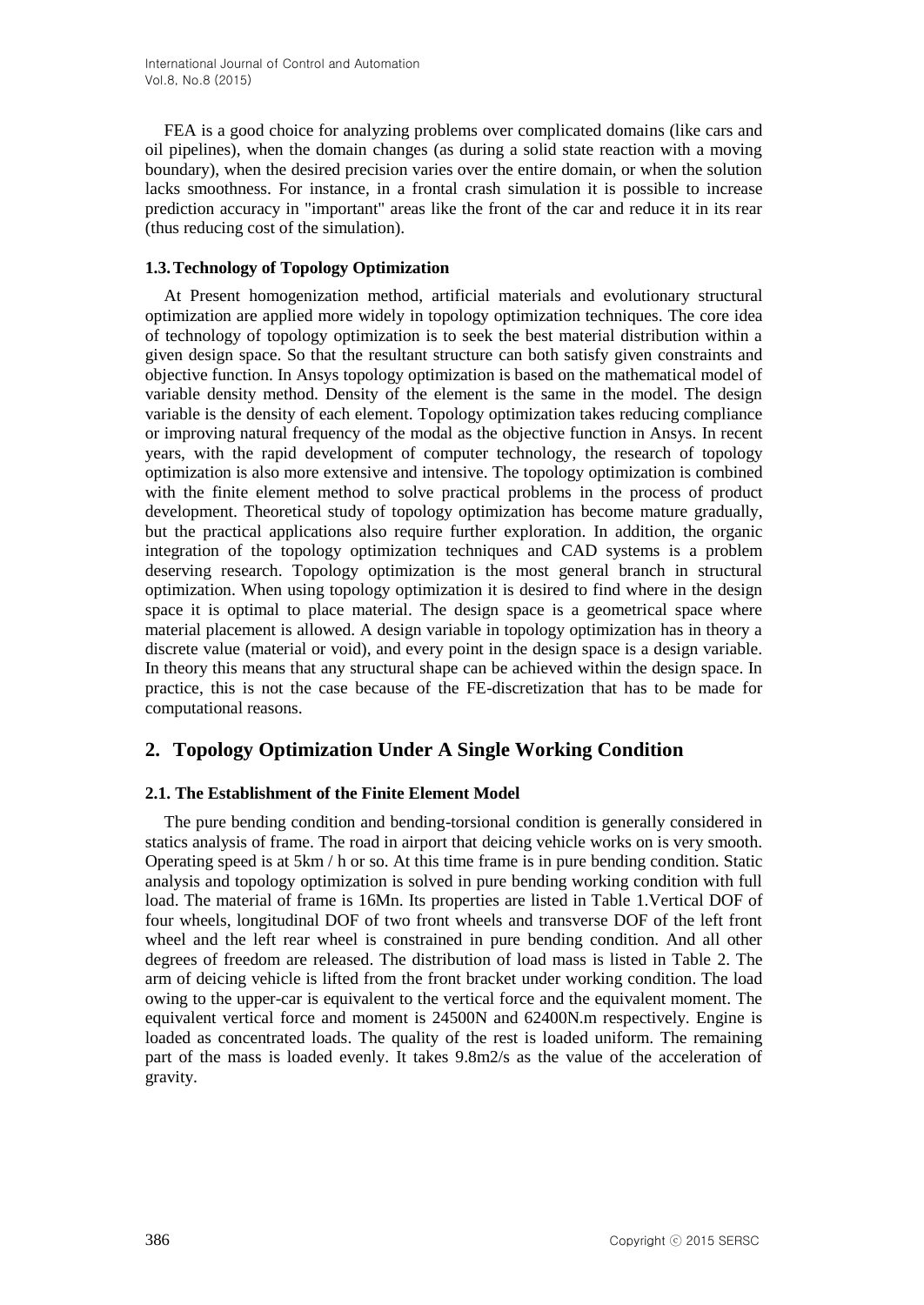## **Table 1.Material properties**

| Density                       | Modulu | Poisson's<br>ratio | Yield<br>limit |
|-------------------------------|--------|--------------------|----------------|
| $7.82\times10-$<br>$6kg/mm^3$ | 206Gpa | $_{0.28}$          | 345Mpa         |

#### **Table 2.The Distribution Of Load Mass**

| The cab (including the driver)                | 500kg   |
|-----------------------------------------------|---------|
| Engine, hydraulic pump and bracket            | 1000kg  |
| Fuel tank (including oil)                     | 500kg   |
| Hydraulic tank(including oil)                 | 500kg   |
| Boiler (including radiator)                   | 1900kg  |
| The tank for deicing fluid (including liquid) | 10000kg |
| Big arm, small arm and rotating platform      | 1300kg  |
| Operating room (including the operator)       | 200kg   |

The finite element model of frame is established in Ansys Workbench environment. Wherein, in order to make full use of frame space and lower center of mass, a portion of the de-icing fluid tank was placed in a closed space formed by the frame structure of the middle layer. Engine and the hydraulic tank, respectively, is arranged on the right and left side of the middle frame. The design described above makes the layout more compact.

#### **2.2.The Analysis For Optimized Results**

Loads and DOF constraints are applied on the frame in Ansys Workbench environment. Total deformation displacement contour shown in Figure 1 and the equivalent stress contour shown in Figure 2 are obtained by calculation in the software.



**Figure 1: Total Deformation Displacement Contours**



**Figure 2: Equivalent Stress Contours**

Maximum stress areas of frame are mainly concentrated in the junction of rear suspension mounting groove section and boiler installation segment by Figure 2 and Figure 3. The value of maximum stress is 65.1MPa and far below the yield limit of frame material of 16Mn. The areas of maximum deformation are mainly concentrated in the end of the frame and the value of maximum deformation is 3mm.The deformation of Engine mounting bracket is required smaller. The value of maximum deformation is 2mm, which is far less than the reference value set by automotive styling test procedures. To sum up,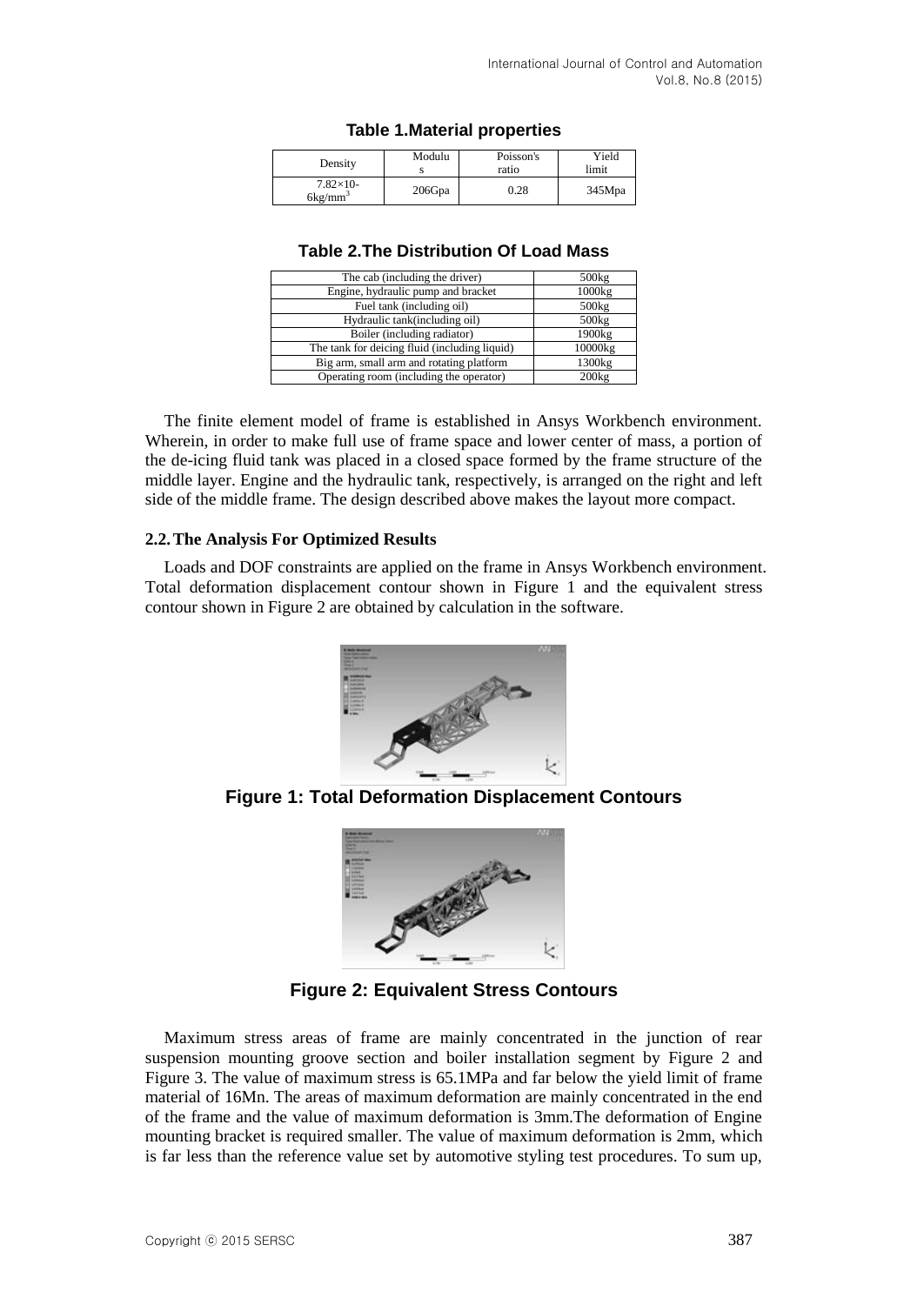the safety factor of the frame is relatively high. Accordingly, there is a big space for improvement and optimization.

### **2.3.Establishment Of The Design Space**

Topology optimization space frame should be set up in front of the topology optimization. The function of the frame and the arrangement of the components on the frame must be fully considered in the process of building. Also, from the perspective of manufacturing, optimizing space area should be built as big as possible in order to realize the possible maximum optimization. Material and quality is concentrated in the middle of the frame. The installation of the front and rear suspension is involved with the middle section. Therefore under the premise of keeping basic framework, topology optimization space is mainly built on the middle frame. And Local topology optimization space is built on front and rear suspension mounting section of the frame. Entity unit or sheet unit are established between vertical and horizontal beam as optimization space. Vertical and horizontal beam is classified as non-optimized space.

## **2.4.Optimization Calculation And Analysis Of The Result**

According to the topology optimization space, finite element model is established in Ansys Workbench. Constraints and loads are applied on the frame. And related parameters are set in the topology optimization module of the software. The results of topology optimization are shown in Figure 3 by calculation.



**Figure 3: Contours of Topology Optimization**

Based on the results of the analysis, some conclusions can be summarized:

1) Judged from Figure 3, the topological shape of the frame is regular. The boundary of topology results is relatively clear. So the specific optimized structure is more easily to be designed.

2) Material removal areas are mainly concentrated in the middle of the frame. Diagonal strut is removed by topology optimization. The distribution of beam and vertical beam appears obviously.

3) Some parts of the optimization are not reasonable because too much material is removed such as the junction of cab mounted section and suspension mounting section. Structure can't be connected together so that transmission of forces and moments can't be finished. These areas must be paid particular attention in the process of second design.

## **2.5.Secondary Design Of The Frame**

The results of topology optimization provide a theoretical model without considering the actual function of the frame and manufacturing constraints. Frame must be secondary designed based on the theoretical model. Diagonal strut is removed by topology optimization. The arrangement of unreasonable is adjusted according to the topology cloud. Torsional flat is added in the rear section of the frame. Stringer in front and rear of the frame is strengthened. Longitudinal beam is designed to be the structure of double layer. Closed loop structure was adopted to disperse stress as much as possible and avoid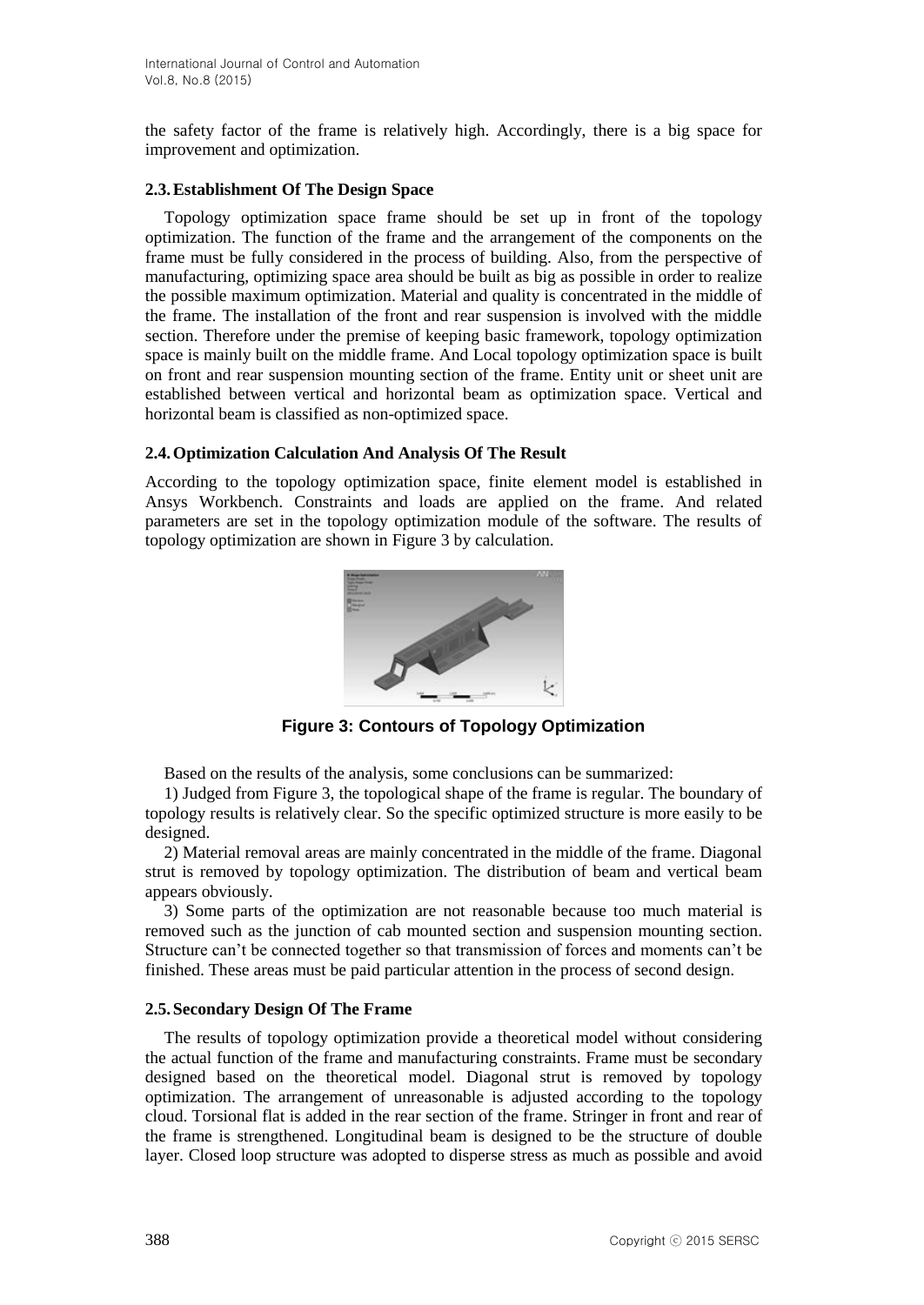stress concentration. Whether accord with the design requirements the frame generated by secondary design should be analyzed by the finite element calculation.

Loads and DOF constraints are applied on the frame in Ansys Workbench environment. Total deformation displacement contour shown in Figure 4 and the equivalent stress contour shown in Figure 5 are obtained by calculation in the software.



**Figure 4: Total Deformation Displacement Contours**



**Figure 5: Equivalent Stress Contours**

The areas of maximum deformation are also mainly concentrated in the end of the frame and the value of maximum deformation is 3.4mm. The deformation of Engine mounting bracket is required smaller. The value of maximum deformation of engine mounting bracket is 2mm. Maximum stress areas of frame are also mainly concentrated in the junction of rear suspension mounting groove section and boiler installation segment. The value of maximum stress is 76.9MPa. The quality of frame reduces from 2300 kg to 1656 kg by topology optimization. Light-weight effect is obvious. Strength is satisfied while the quality is reduced.

## **3. Topology Optimization Under Multiple Loading Conditions**

#### **3.1 .Establishment of the Design Space**

The essence of the topology optimization is to seek the best distribution of material in a given design space. Therefore, the design space of the frame should be established first. Considering the layout of the vehicle and the connection of various components with the frame, the space of design should be as large as possible in order to play the biggest role of topology optimization. The design space is divided into the part used for optimization and the part not used for optimization. The stringers determine the basic structure of the frame. And the main components of the vehicle and the frame are connected on the stringers. So the non-optimized area is defined on the stringers, and the optimized area is defined between the two stringers. Three-dimensional digital model of design space as shown in Figure 6 is completed in Solidworks software.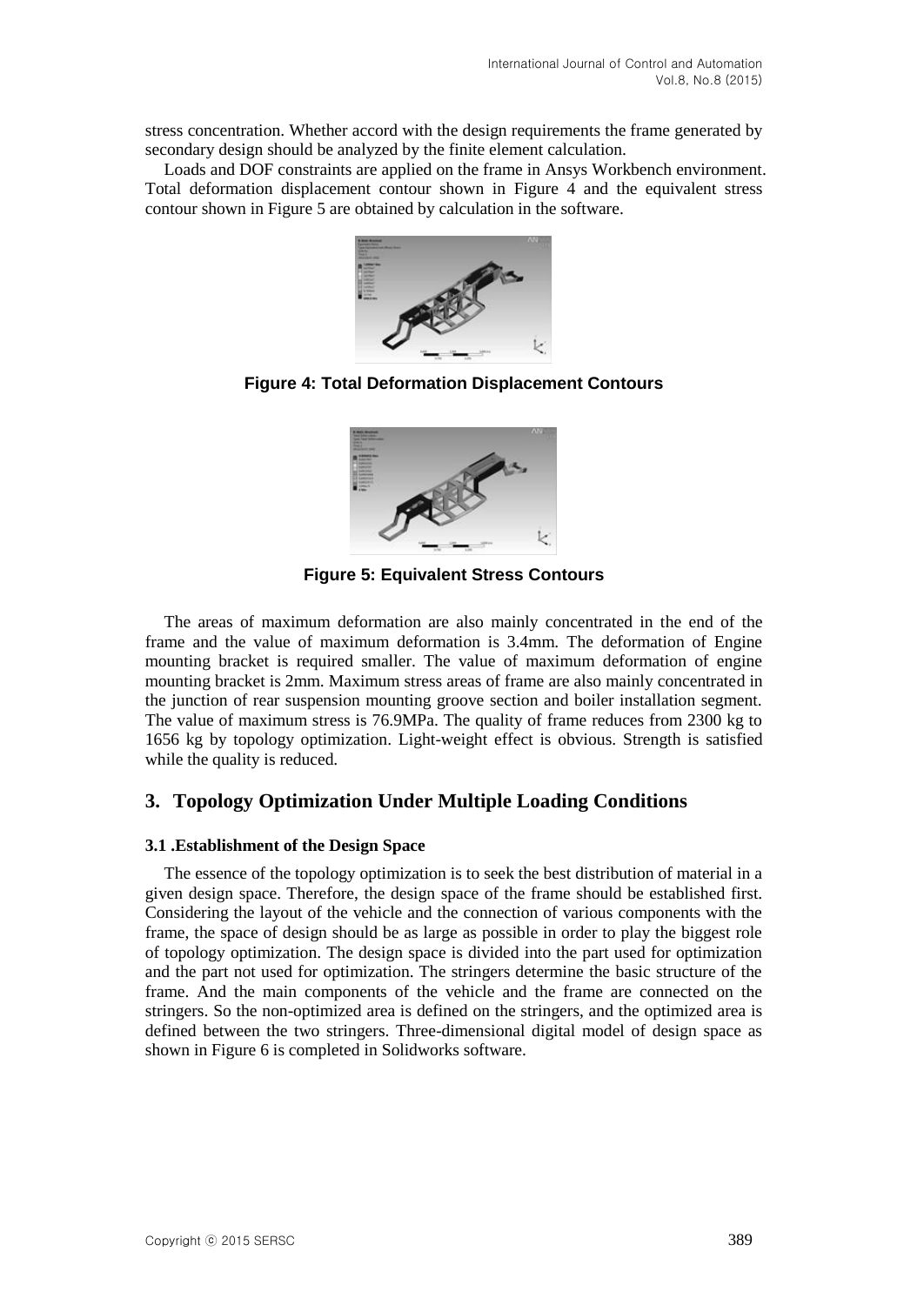

**Figure 6: The space for design.**

## **3.2.Meshing Of The Design Space**

In this paper, Ansys as a universal CAE software is selected as a tool for topology optimization. This software can be run in classic and Workbench environment independently. Ansys Workbench can be seamlessly connected with most of the threedimensional modeling softwares, but topology optimization can be realized only under single working condition in Ansys Workbench. Although topology optimization under multiple loading conditions can be accomplished in Ansys classic environment, most of the three-dimensional digital models can be imported into Ansys classic environment by the conversion for file format. Losses generated in the conversion may make negative influence on the results of topology optimization. The type of analysis should be selected to Shape Finder in Ansys Workbench. Then the model of finite element that is established in Ansys Workbench should be transferred to classic environment. And the topology optimization based on minimum compliance is to be continued in Ansys classic environment. This article innovatively combines the two environments to improve the accuracy of the results. The process of meshing is shown in Figure 7.



**Figure 7: The Process of Meshing Finite Element**

## **3.3.Basic Load**

The basic load refers to the loads of frame applied from the own weight (including the frame itself) above suspension. This kind of loads is not depended on the working conditions. The material of frame is 16Mn. The load owing to the upper-car is equivalent to the vertical force and the equivalent moment. It takes 9.8m2/s as the value of the acceleration of gravity. The distribution of load mass is listed in Table 3.

| The cab (including the driver)                | 500kg  |
|-----------------------------------------------|--------|
| Engine, hydraulic pump and bracket            | 680kg  |
| Fuel tank (including oil)                     | 360kg  |
| Hydraulic tank(including oil)                 | 280kg  |
| Boiler (including radiator)                   | 1200kg |
| The tank for deicing fluid (including liquid) | 6000kg |
| Big arm, small arm and rotating platform      | 1760kg |
| Operating room (including the operator)       | 200kg  |

#### **Table 3: The Distribution of Load Mass**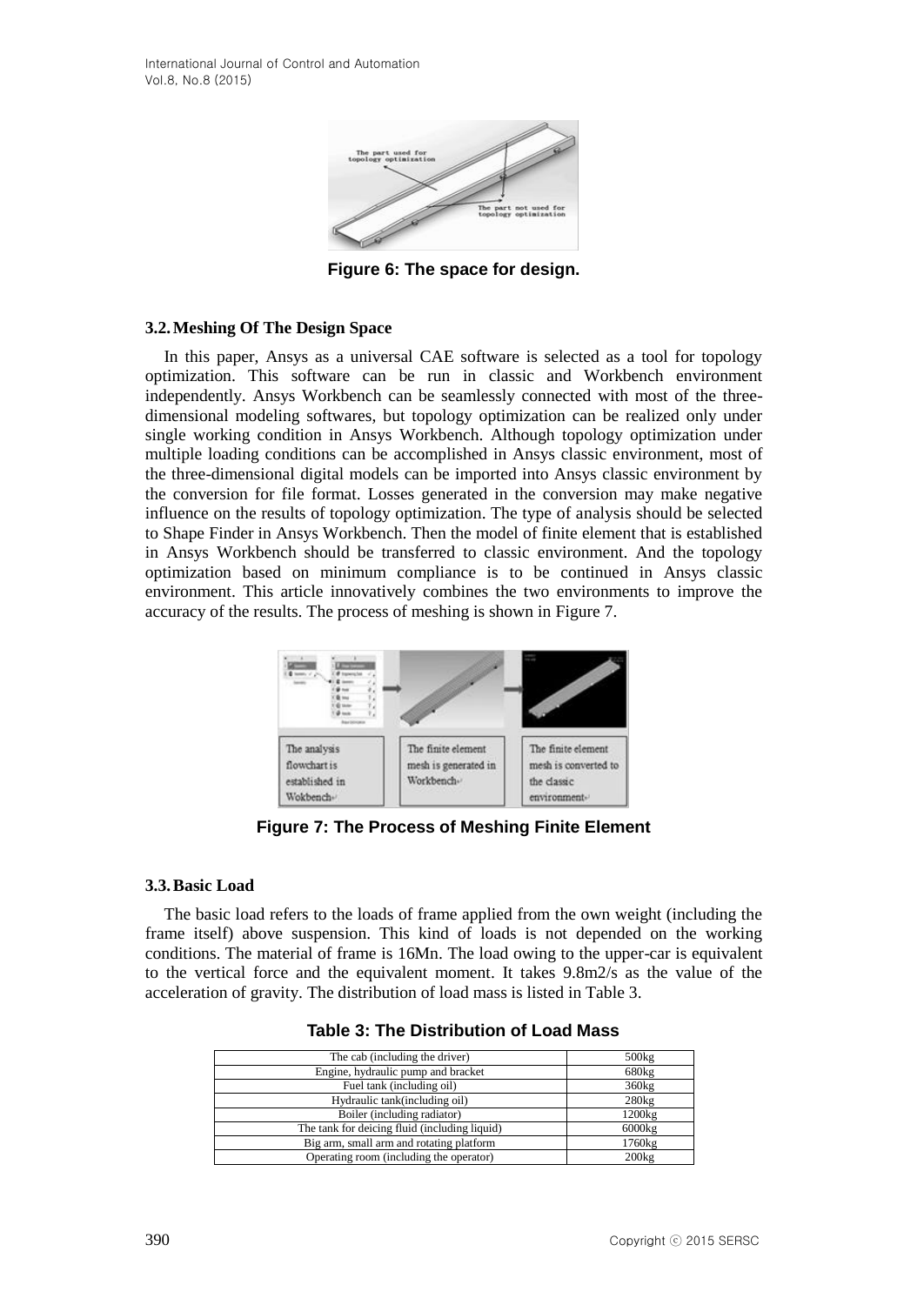#### **3.4.The Analysis Of Working Conditions**

The deicing vehicle's working conditions is more complex than the common truck. As a kind of ground equipment for airport, the deicing vehicle travels on the road in good conditions. The vehicle is parked in state of deicing. The lifting of the upper-car is likely to cause fatigue damage in the position of the frame connected with the rotating platform.

On the other hand, the deicing vehicle needs transition. At this moment, just like the general road truck, the dangerous condition of the frame which damages to frame more seriously is the bending-torsional condition or the emergency braking condition. The bending-torsional condition which is likely to cause the frame distorted. And this condition takes place on uneven road when the four wheels are not in the same horizontal planet. In the emergency braking condition, the value of deceleration is larger. So this condition is easy to cause shear failure of frame.

Based on the above analysis, the frame is constrained on the various conditions according to the Table 4.

| The method for constraining and loading<br>Working condition |                                                                                                                                                                                                                                                                                            |  |
|--------------------------------------------------------------|--------------------------------------------------------------------------------------------------------------------------------------------------------------------------------------------------------------------------------------------------------------------------------------------|--|
| Deicing operation                                            | Constraining vertical DOF of four wheels, longitudinal DOF of two rear wheels and transverse<br>DOF of the left front wheel and the left rear wheel; The equivalent vertical force and moment is<br>19208N and 27733N.m respectively.                                                      |  |
| Bending-torsional<br>condition                               | Constraining vertical and longitudinal DOF of the left front wheel and vertical DOF of the<br>right rear wheel; The equivalent vertical force and moment is 19208N and 2680N.m respectively.<br>The value of dynamic load coefficient takes 1.3                                            |  |
| Emergency braking<br>condition                               | Constraining longitudinal DOF of four wheels and vertical and transverse DOF of two rear<br>wheels. The equivalent vertical force and moment is 19208N and 2680N.m respectively. The value<br>of braking deceleration takes $5.88m^2/s$ . The value of dynamic load coefficient takes 1.2. |  |

## **Table 4: Constraints of the Various Conditions**

## **3.5.The Calculation of Topology Optimization**

Loads and DOF constraints are applied on the frame in Ansys classic environment as described in Table 2 and Table 3. There are three kinds of working conditions. Accordingly there are three load steps. All load information must be deleted after a load step is written, and then the next load step can be written. The objective function is set to of the minimum compliance on the three conditions. And the volume removal ratio is set to 50%. By 30 times iterative calculation, the pseudo-density contour in Figure 8,the iterative curve of compliance in Figure 9 and the iterative curve of volume constraint in Figure 10 are drawn.



**Figure 8: The Pseudo-Density Contour**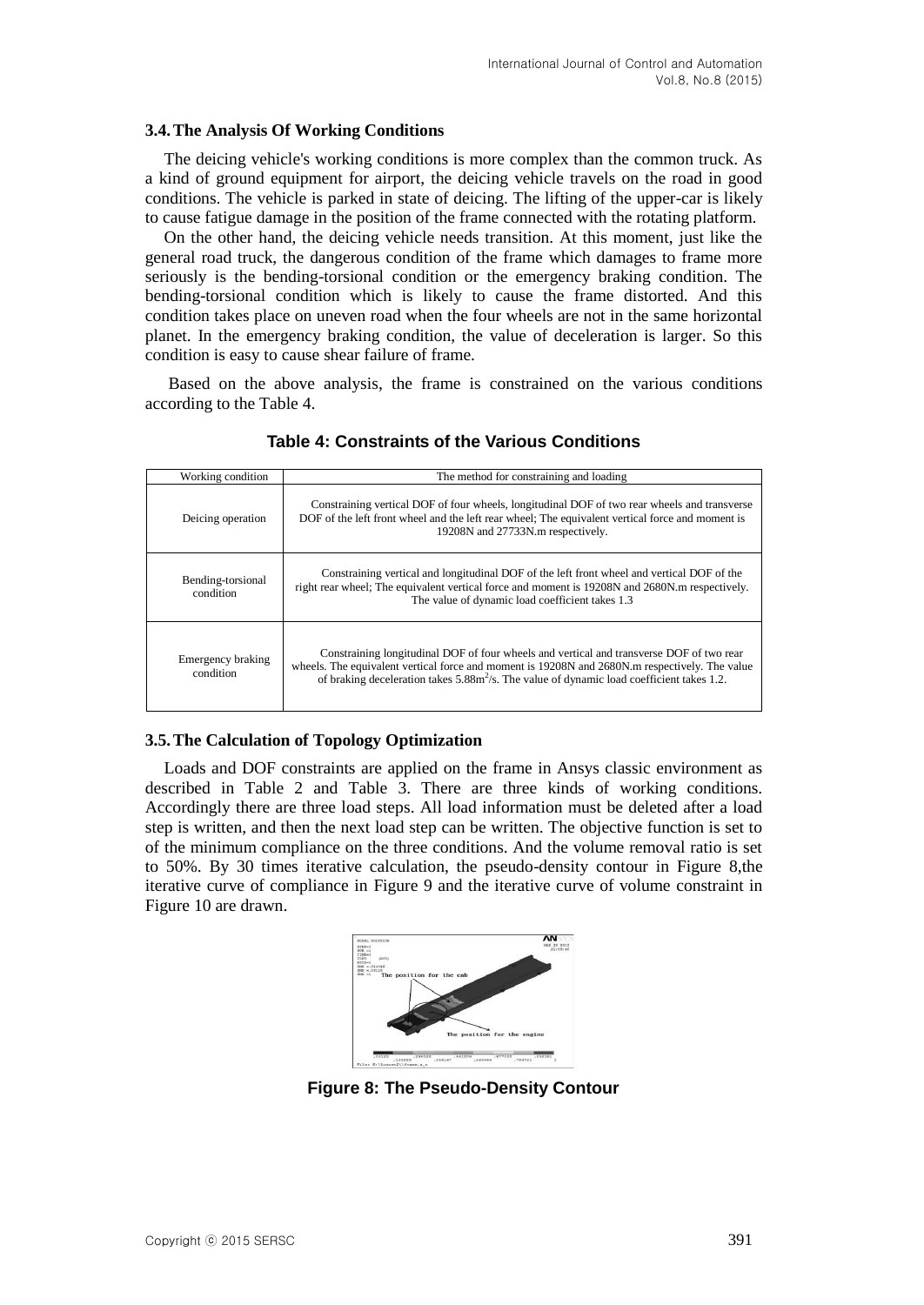

**Figure 9: The Iterative Curve of Compliance**



**Figure 10: The Iterative Curve of Volume Constraint**

## **3.6. The Analysis for Optimized Results**

The results of topology optimization are sensitive to load conditions. Different load conditions may make a big difference in the results. By the Figure 8, the results of topology optimization have clear boundaries. There is obvious distribution of beams. The elements of smaller density are mainly located in the position of the frame for the cab. Obviously these elements are considered for removal in the design process. On the contrary, the elements in the position of the frame for the engine are denser. The material in this part should be retained in the design process.

Concluded from Figure 9, the compliance of the frame decreases with the increase of the number of iterations. The iterative curve of compliance converges in the 17th iterative calculation. Meanwhile, the compliance makes the minimum and the results of topology optimization are effective. What the Figure 10 reflects is the change of volume of the part used for the optimization in the iterative process. The volume is 0.0888m3 before optimization. After optimization, the volume is reduced by fifty percent to  $0.0444 \text{ m}^3$ .

## **4. Topology Optimization Based On Modal Analysis**

## **4.1. The Theory of Modal Analysis**

Dynamic characteristics mainly include the natural vibration frequencies, damping ratios and mode shapes. Frame is a multi-DOF system, so there must be multiple modes. Modal analysis is a modern method that is used to study the dynamic characteristics. Modal analysis is also an application of the system identification method in the field of engineering vibration.The typical equation for solving undammed modal is a classic eigenvalue problem. And the problem can be described using the following formula

$$
[K]{\theta i} = \omega_i^2 [M]{\theta_i}
$$
 (1)

[K]-stiffness matrix ; $\{\theta_i\}$ -the i-th mode vector;  $\omega_i$ -the natural frequency of the i-th mode; [M]-the mass matrix.

By using the technology of modal parameter identification, modal frequencies, damping ratios and mode shapes are obtained. Scientific means is provided for depth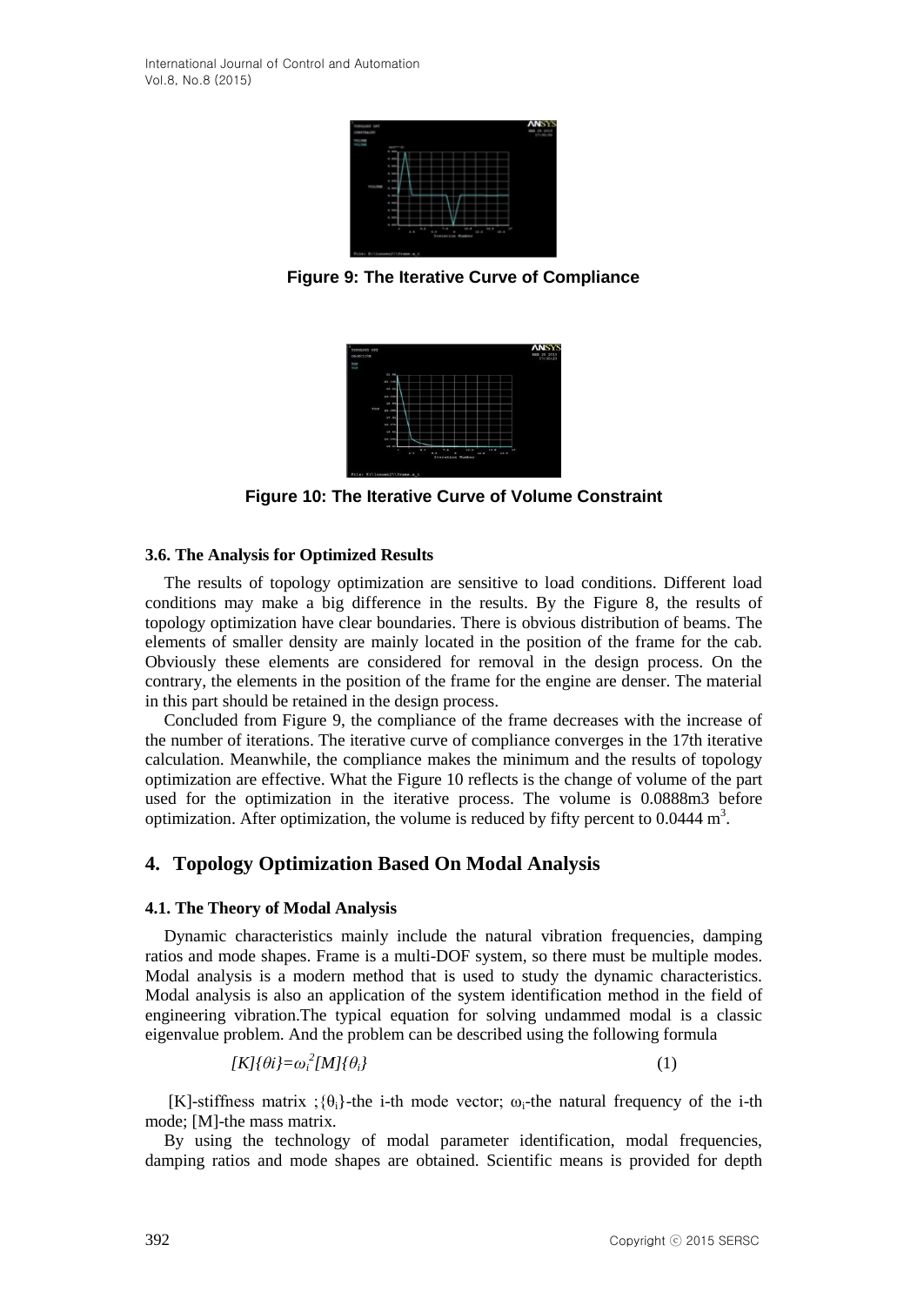study of dynamic characteristics, analysis of dynamic weakness and optimization design of structure.

Mathematical model of topology optimization based on modal analysis can be described as follows.

$$
\min f(\mu_i) \tag{2}
$$
  
s.t.  $\int \mu_i d\Omega \leq \alpha V$  (3)

f-natural frequency; μi-pseudo-density of the i-th element,  $0 \le \mu \le 1$ ;  $\alpha$ removal ratio of volume; V-volume of design space.

#### **4.2.Establishment of the Finite Element Model**

Establishing solid model in Ansys is complicated. In General, solid model of the design space is created in professional 3D design software. Then the model is imported to Ansys for the next step. Solid model of the design space is transformed to parasolid of the general-purpose formats. Parasolid is a modeling module with clear boundary. Solid model, universal element model and free-form surface model can be supported by parasolid.16Mn is selected as the material for frame.

In order to realize the function for topology optimization in Ansys, the type of element should be selected for two-dimensional plane, three-dimensional block or shell. The model can only have the following type: SOLID2 and SOLID82 of two-dimensional plane; SOLID92 and SOLID95 of three-dimensional block; SHELL93 of shell. According to the actual situation of this article, SOLID92 is chosen for the type of element.The element numbered one can be performed optimization calculation. Otherwise, the optimization calculation is not executed. Under the premise of maintaining the basic structure of the frame, solid elements that used for optimization are established between boundary beams of the frame. Accordingly these elements are numbered one. Oppositely the boundary beams are not used for optimization, and the number of these elements is set to greater than two.

#### **4.3.Modal Analysis**

The frame of deicing vehicle is mainly affected by low order mode. Therefore this article only extracts the first six modes of the design space (excluding rigid mode). The data are obtained by the calculation in Ansys. In order to make the analysis more scientific, the above data are plotted as the modal frequency and displacement curve as shown in Figure 11.And each vibration mode shape is shown in Figure 12.



**Figure 11: The Modal Frequency and Displacement Curve**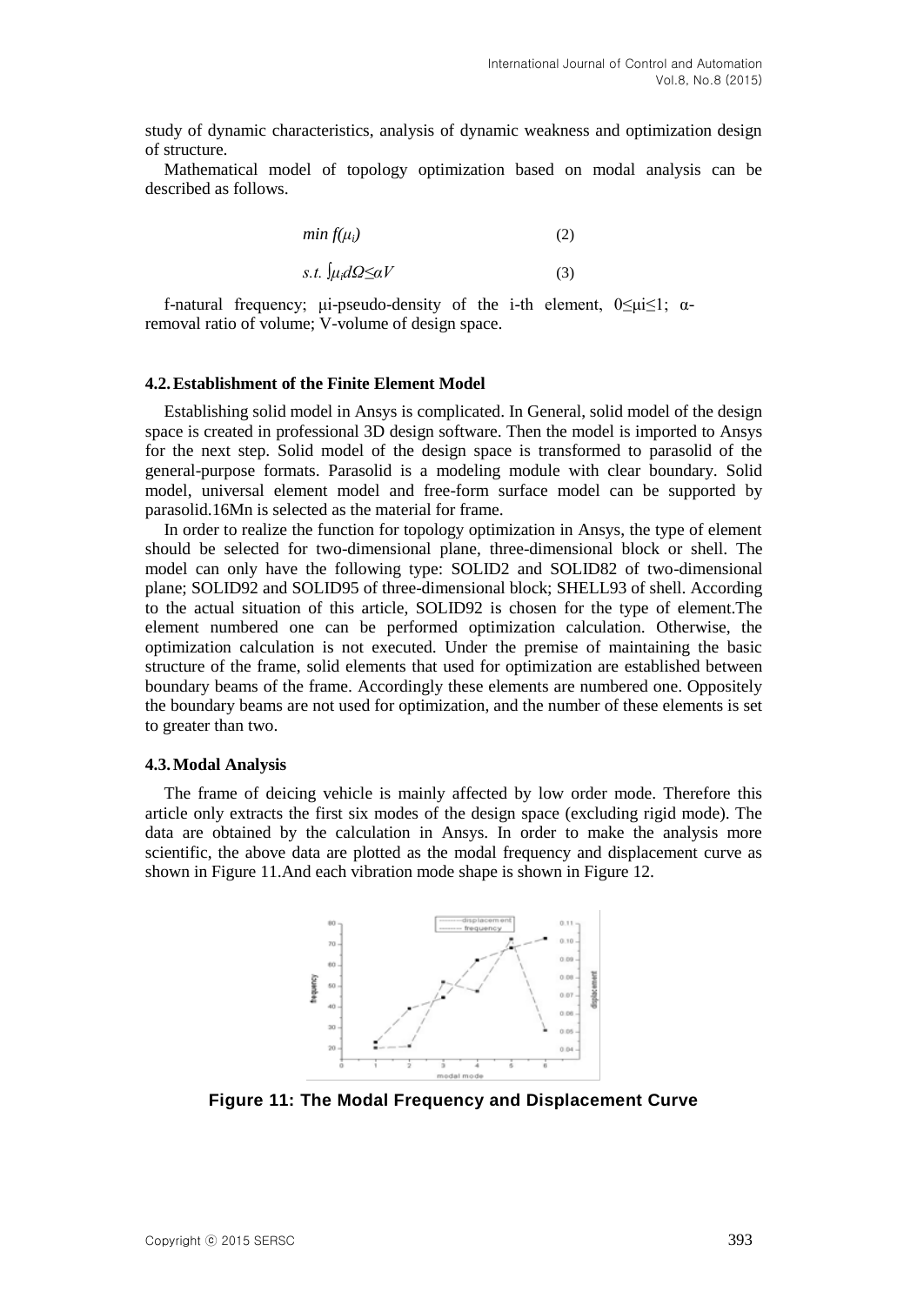

**Figure 12: Each vibration mode shape**

First-order vertical bending is appeared in the 1st vibration mode. And larger displacement occurs in the front section and the central section of the frame. First-order torsional vibration is appeared in the 2ed vibration mode. And the maximum displacement occurs in the front of the two stringers. Second-order vertical bending is appeared in the 3rd vibration mode. And partial transverse bending is appeared in the front section and the rear section of the frame. The 4th vibration mode is local vibration mode. And in this mode local torsional vibration in the front of the frame is the main modal characteristics. Just like the 4th vibration mode, the 5th vibration mode is local vibration mode too. And local transverse bending vibration is the main modal characteristics in this mode. Overall second-order torsional vibration is appeared in the 6th vibration mode. Maximum value of the displacement is 0.101449, which takes place in the 5th mode at the middle of the back-end of the frame. So the last beam is the weakness of the entire frame. Although the value of maximum displacement in 1st mode is minimum, the mode frequency is relatively low. Resonance is most likely to occur at this time. Obviously the 1st mode frequency is also regarded as the weakness of the dynamic characteristics.

## **4.4.Topology Optimization**

The maximization of the 1st mode frequency of the frame is set to the optimization target. And the removal ratio of volume is set to 50%. By 30 time's iterative calculation, the pseudo-density contour in Figure 13 and the iterative curve in Figure 14 are drawn.

|      | 29.718      |        |                  |     |  |
|------|-------------|--------|------------------|-----|--|
|      | 28.988      |        |                  |     |  |
|      | 27.886      |        |                  |     |  |
|      | 24.916      |        |                  |     |  |
|      | 23.993      |        |                  |     |  |
| TOPO | 85.946      |        |                  |     |  |
|      | 24.113      |        |                  |     |  |
|      | 89.578      |        |                  |     |  |
|      | 88.891      |        |                  |     |  |
|      | 81.514      |        |                  |     |  |
|      | 89.879<br>٠ | ٠<br>٠ | ٠<br>٠           | 6.9 |  |
|      |             |        | Iteration Humber |     |  |

**Figure 13: The Pseudo-Density Contour**



**Figure 14: The Iterative Curve**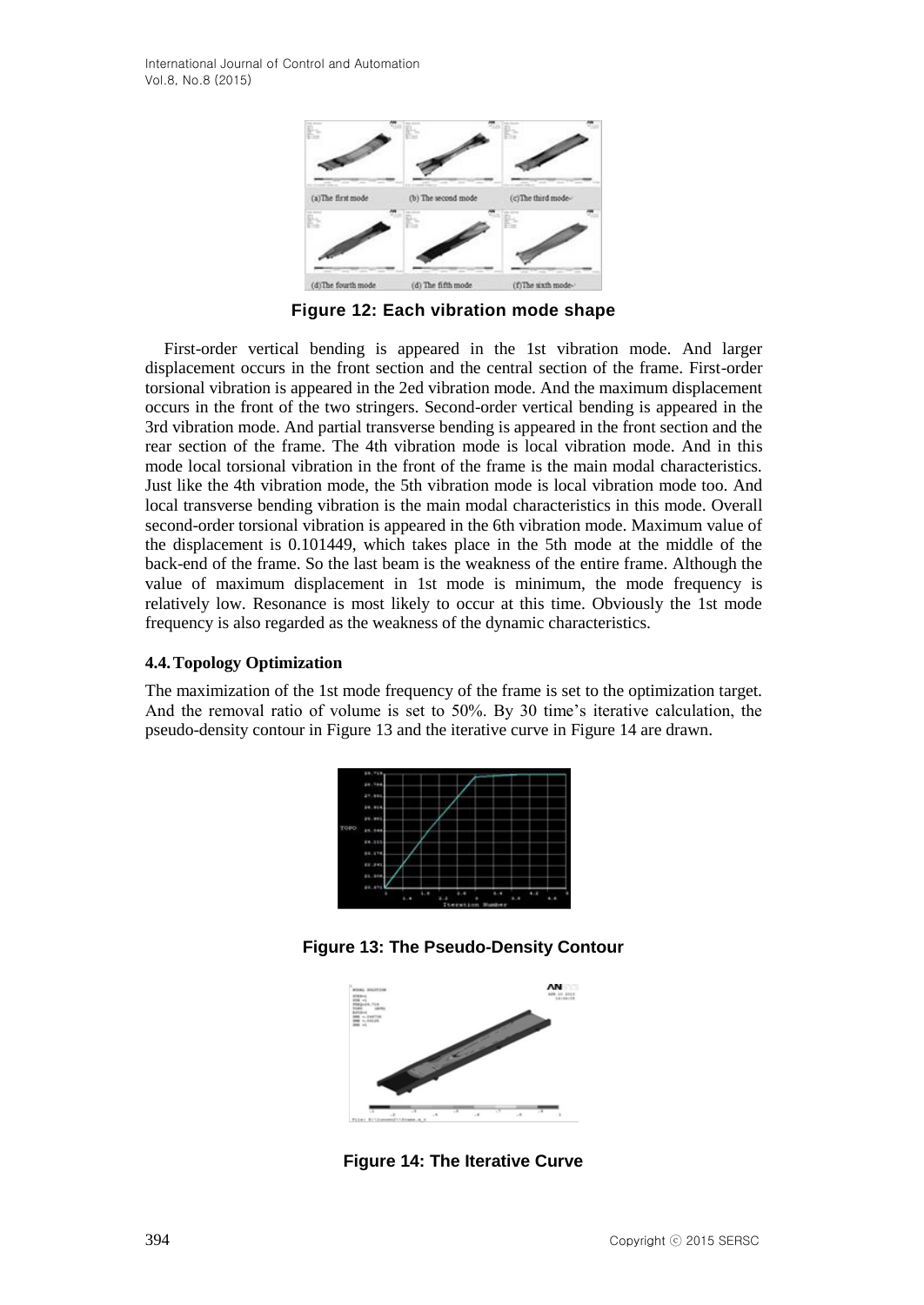Judged from Figure 13 the topological shape of the frame is regular. The boundary of topology results is relatively clear. So the specific optimized structure is more easily to be designed. And the retained material is mainly concentrated in the engine mounting section and rear section of the frame. These parts withstand greater loads under the influence of the engine vibration. The iterative curve converges in the 5th iterative calculation, which indicates that the topology result is valid. In the iterative process the value of the 1st mode frequency gradually rises from 20.2071HZ to 29.719HZ.

### **4.5.Suggested Design**

Abstract design recommendations are given by topology optimization. Of course, this is just still stuck in the conceptual design phase. In order to get the specific structure, the second design of the frame must be made. Considering the function and manufacturing processes, the second design is carried out according to the results of topology optimization. First of all beams is designed to be intensive in the rear section of the frame. And then the engine mounting section is strengthened. The frame of deicing vehicle generated by the second design is shown in Figure 15.



**Figure 15: The Frame Generated By the Second Design**



**Figure 16: The Modal Frequency Curve**

The modal analysis of the frame generated by the second design is made. And parameters should be set the same as the phase before optimization. The first six modes frequency is graphed in Figure 16.By Figure 16, the value of the 1st mode frequency increased from 23.123HZ to 30.486HZ by 32% compared to the phase before optimization. So the effect of optimization is obvious. Idle speed of the engine is 750r/min, corresponding to the excitation frequency of 37.5Hz; Common working speed is 2000-2200r/min, corresponding to excitation frequency of 67-73Hz; the value of the excitation frequency caused by roughness of the road is less than 20Hz.The 1st mode frequency is lower than the idling frequency but higher than the excitation frequency from road surface. Also the overall modal and the range of common operating frequency is not overlapped. Concluded from the above analysis, the dynamic characteristics of the frame meet the design requirements.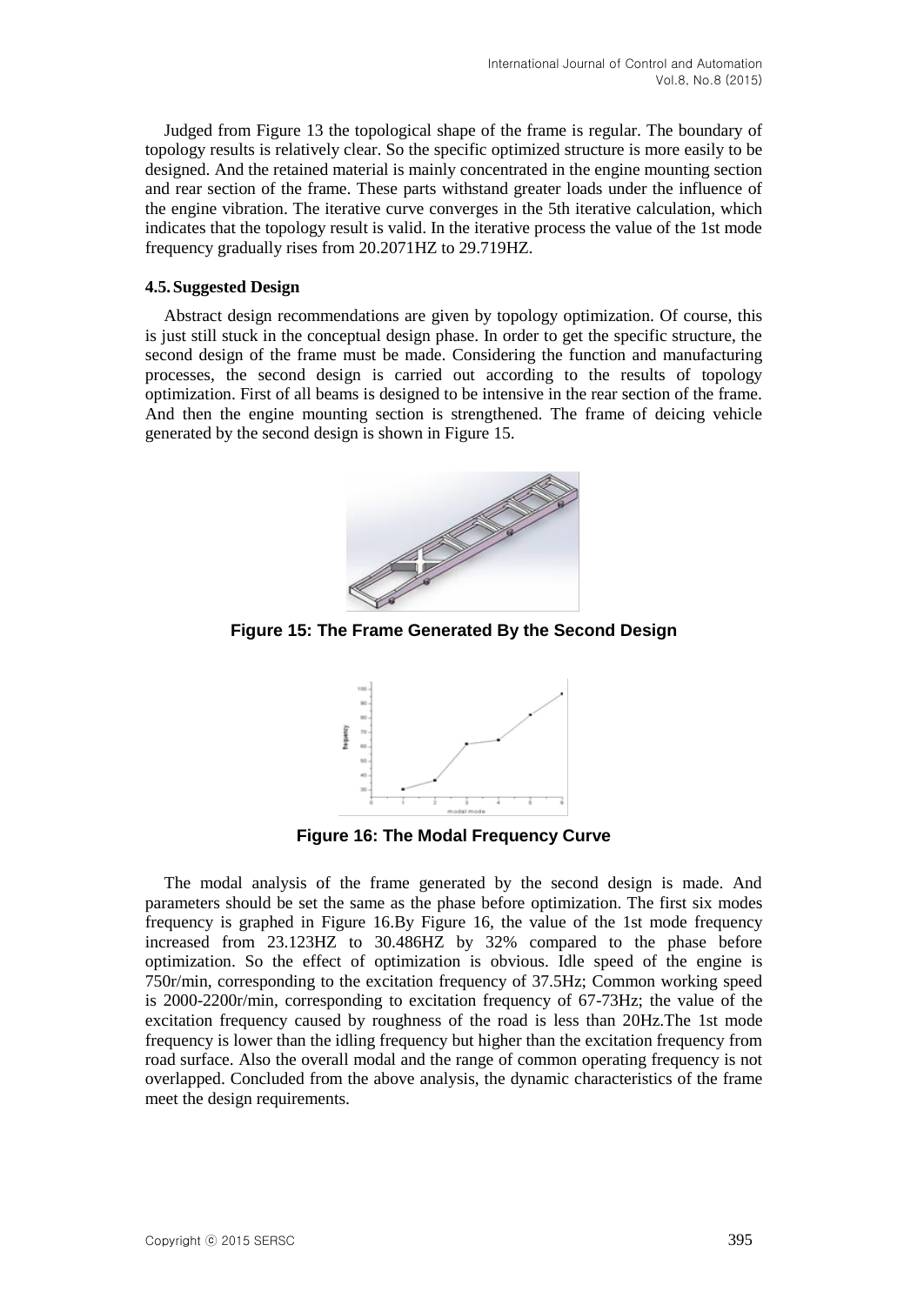## **5. Summary and Conclusions**

Ansys Classic and Workbench environment are innovatively combined in the process of meshing. This innovation can effectively reduce the loss in the process of model transformation and improve the accuracy of the results. Complying with the design requirements, the shape from the results of topology optimization can effectively shorten the design cycle in the conceptual design. Topology optimization under multiple loading conditions is realized in the paper. In the case of considering the frame manufacturing process and the total arrangement, how to carry manufacturability analysis and design a frame for the requirements is worth researching.

The first six modes frequency is gained by modal analysis. The weaknesses of the frame are pointed out through the analysis of the results. These weaknesses are the basis of the topology optimization. The maximization of the 1st mode frequency of the frame is set to the optimization target. And effective results of topology optimization are calculated by iteration. The second design is carried out according to the results of topology optimization. And the modal analysis of the frame generated by the second design is made. The analysis demonstrates that the frame generated by the second design meets the demands for the dynamic characteristics.

## **6. Acknowledgments**

Authors gratefully acknowledge the financial support provided by the National Natural Science Foundation of China (50974105) and the Research Fund for the Doctoral Program of Higher Education of China (20105121110003).

## **7. References**

#### **7.1. Journal Article**

- [1] Dongshen Lv.A static research of bus frame based on Hyperworks. Machinery design&manufature, **2011**, 3(3). (In Chinese)
- [2] Xiangman Zhou. Topology optimization design for CNC gear shaper machine tool bed based on Ansys.Coal mine Machinery, **2010**, 6(31). (In Chinese)
- [3] Jian Zhang.Optimal design of some truck frame based on FEA. Machinery design&manufature, **2012**, 5(5). (In Chinese)
- [4] Zhang C D,Song S M.Forward Position Analysis of Nearly General Stewart Platforms[J].Sptial Mechanisms and Mechanical.**1992**,45:84-84.
- [5] Ibrahin S.R. and Mikulcik E.C.A Method for the Direct Identification of Vibration Parameters from the Free Response,The shock and Vibration Bullein,Vol,4,**1977**.
- [6] Runlian Jiang, Yaohua Wang.The Numerical Simulation of Equivalent Static Pressures Distribution for the Aircraft Tire Burst Jets Based on MATLAB. International Journal of Control and Automation, **2014**,7(1) :379-390

#### **7.2.Book**

- **[7]** Chen Jiarui, Automobile Construction, China Machine Press, Beijing, **2007**
- [8] Xie Longhan, Structural and Dynamic Analysis in Ansys, Publishing House of Electronics Industry, Beijing, **2012**

#### **Conference Proceedings**

- [9] Lam Tim Fai.FEA Contact Element Technique And Its Application in Metal Lead Forming Failure Analysis[C].Proceedings of 9th IPFA **2002**,561:47-50.
- [10] Hongjun Yang,Gangyan Li.Research on Automatically Leveling Control System for Vehicle-borne Platform with High Accuracy[C].Proceedings of the 2006 IEEE / ASME International Conference on Mechatronic and Embedded System Applications(MESA06): 432-436.
- [11] Zhang Zhen wei, Chen Chong, Jiao Ruobin, Hu Rongrong. Advanced Materials Research,**2013**, 644:101- 104.Publiser:Trans Tech Publications.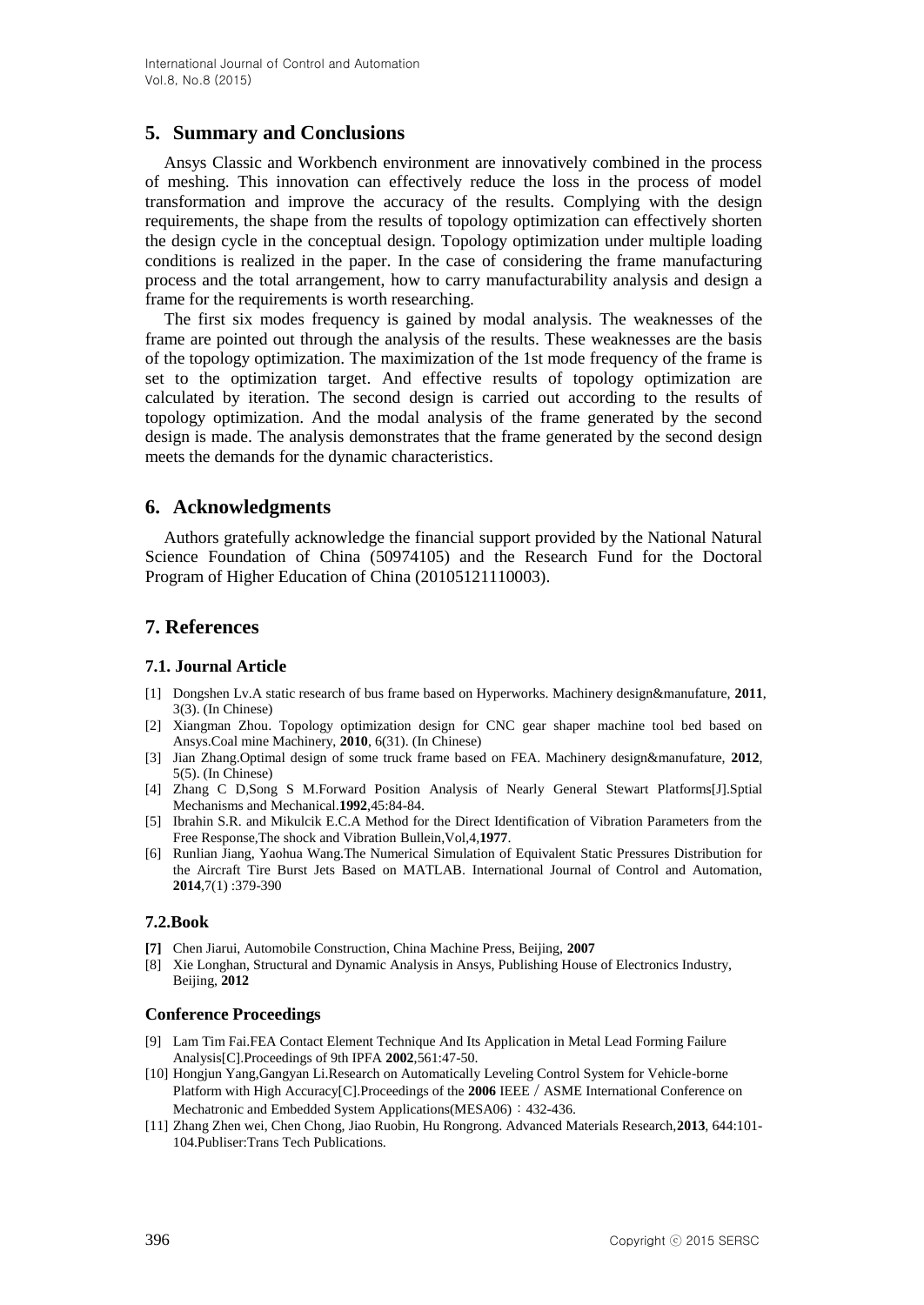# **Authors**



**Min Yuan** received his master's degree in School of Transportation and Automotive Engineering of Xihua University in 2014. He is currently pursuing a doctor's degree majoring in School of Mechatronic Engineering of Southwest Petroleum University. His research interests include theory of reliability, FEA, structural vibration, and modal analysis.



**Peng Zhang** received his doctor's degree in mechanics in Harbin Institute of Technology. He completed postdoctoral research in mechanical post-doctoral mobile stations at Harbin institute of technology. Now he is a doctoral supervisor in Southwest Petroleum University. His research interests include failure analysis and reliability of building structure and systems, evaluation of residual strength for oil and gas pipelines, residual life prediction and risk management technology.